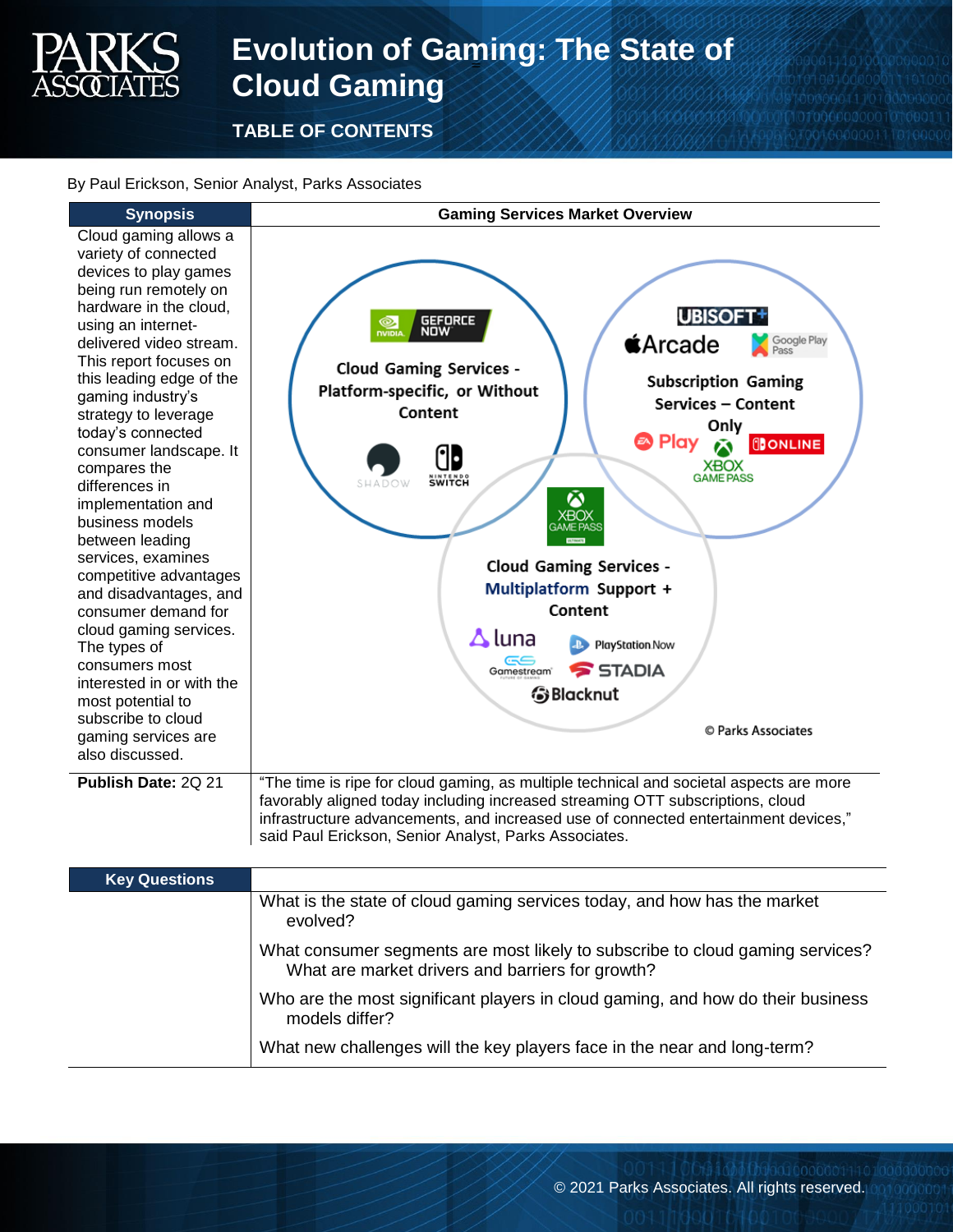

## **Evolution of Gaming: The State of Cloud Gaming**

### **TABLE OF CONTENTS**

What is the long-term outlook for cloud gaming services and what is the potential revenue opportunity?

| <b>Contents</b> |                                                                                                                                                                                                                                      |
|-----------------|--------------------------------------------------------------------------------------------------------------------------------------------------------------------------------------------------------------------------------------|
|                 | <b>Bottom Line</b>                                                                                                                                                                                                                   |
|                 | <b>State of the Market</b><br>Key Trends, Market Drivers, and Barriers                                                                                                                                                               |
|                 | <b>Cloud Gaming Competitive Landscape</b><br>Profiles of the Major Cloud Gaming Services<br>Microsoft Xbox Game Pass Ultimate / Xbox Cloud Gaming<br>Nvidia GeForce Now<br>Sony PlayStation (PS) Now<br>Google Stadia<br>Amazon Luna |
|                 | <b>Cloud Gaming Service Summary Comparison</b>                                                                                                                                                                                       |
|                 | <b>Future Market Expansion</b>                                                                                                                                                                                                       |
|                 | <b>Potential Market Opportunity</b>                                                                                                                                                                                                  |
|                 | <b>Implications and Recommendations</b><br><b>Cloud Gaming Services</b><br><b>Broadband Service Providers</b><br><b>Game Software Publishers and Studios</b>                                                                         |

| <b>Figures</b> |                                                                             |
|----------------|-----------------------------------------------------------------------------|
|                | <b>Gamer Hierarchy</b>                                                      |
|                | <b>Gaming Services Market Overview</b>                                      |
|                | Cloud Gaming Appeal Among US Broadband Households                           |
|                | Cloud Gaming Subscription Likelihood Based on Price                         |
|                | <b>Multiplatform Gaming Levels</b>                                          |
|                | Likelihood of Cloud Gaming Subscription Based on Multiplatform Gaming Usage |
|                | Cloud Gaming Company Attributes Comparison                                  |
|                | Cloud Gaming Services: Cloud, Platform, and Subscription Model Overview     |
|                | <b>Cloud Gaming Services Market Timeline</b>                                |
|                | <b>Cloud Gaming Service Summary Comparison</b>                              |
|                | <b>Cloud Gaming Service Summary Comparison</b>                              |
|                | US Cloud Gaming Potential Market Opportunity by Subscription Pricing Tier   |

| <b>List of Companies</b> |                            |           |
|--------------------------|----------------------------|-----------|
|                          | <b>Activision Blizzard</b> | Microsoft |
|                          | Alibaba                    | Nintendo  |
|                          | Amazon                     | Nvidia    |